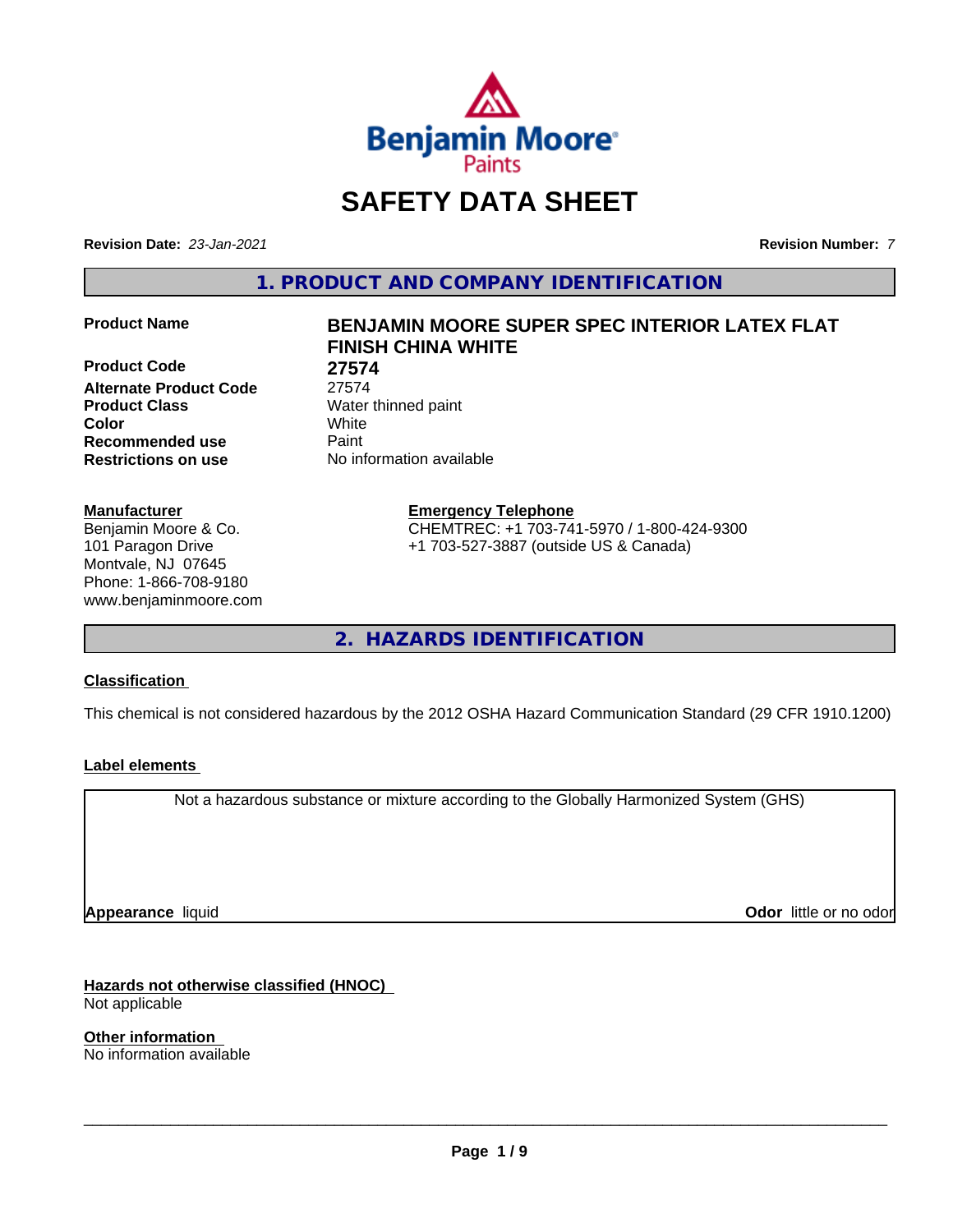**WARNING:** This product contains isothiazolinone compounds at levels of <0.1%. These substances are biocides commonly found in most paints and a variety of personal care products as a preservative. Certain individuals may be sensitive or allergic to these substances, even at low levels.

\_\_\_\_\_\_\_\_\_\_\_\_\_\_\_\_\_\_\_\_\_\_\_\_\_\_\_\_\_\_\_\_\_\_\_\_\_\_\_\_\_\_\_\_\_\_\_\_\_\_\_\_\_\_\_\_\_\_\_\_\_\_\_\_\_\_\_\_\_\_\_\_\_\_\_\_\_\_\_\_\_\_\_\_\_\_\_\_\_\_\_\_\_

# **3. COMPOSITION INFORMATION ON COMPONENTS**

| <b>Chemical name</b>   | <b>CAS No.</b>  | Weight-% |
|------------------------|-----------------|----------|
| Titanium dioxide       | 13463-67-7      | -10      |
| Diatomaceous earth     | 61790-53-2      | -10      |
| Kaolin.<br>ı, calcined | $2704 - 41 - 1$ |          |

|                                                  | 4. FIRST AID MEASURES                                                                                    |
|--------------------------------------------------|----------------------------------------------------------------------------------------------------------|
| <b>General Advice</b>                            | No hazards which require special first aid measures.                                                     |
| <b>Eye Contact</b>                               | Rinse thoroughly with plenty of water for at least 15 minutes and consult a<br>physician.                |
| <b>Skin Contact</b>                              | Wash off immediately with soap and plenty of water while removing all<br>contaminated clothes and shoes. |
| <b>Inhalation</b>                                | Move to fresh air. If symptoms persist, call a physician.                                                |
| Ingestion                                        | Clean mouth with water and afterwards drink plenty of water. Consult a physician<br>if necessary.        |
| <b>Most Important</b><br><b>Symptoms/Effects</b> | None known.                                                                                              |
| <b>Notes To Physician</b>                        | Treat symptomatically.                                                                                   |

**5. FIRE-FIGHTING MEASURES**

| <b>Suitable Extinguishing Media</b>                                    | Use extinguishing measures that are appropriate to local<br>circumstances and the surrounding environment.                                   |
|------------------------------------------------------------------------|----------------------------------------------------------------------------------------------------------------------------------------------|
| Protective equipment and precautions for firefighters                  | As in any fire, wear self-contained breathing apparatus<br>pressure-demand, MSHA/NIOSH (approved or equivalent)<br>and full protective gear. |
| <b>Specific Hazards Arising From The Chemical</b>                      | Closed containers may rupture if exposed to fire or<br>extreme heat.                                                                         |
| Sensitivity to mechanical impact                                       | No                                                                                                                                           |
| Sensitivity to static discharge                                        | No                                                                                                                                           |
| <b>Flash Point Data</b><br>Flash point (°F)<br><b>Flash Point (°C)</b> | Not applicable<br>Not applicable                                                                                                             |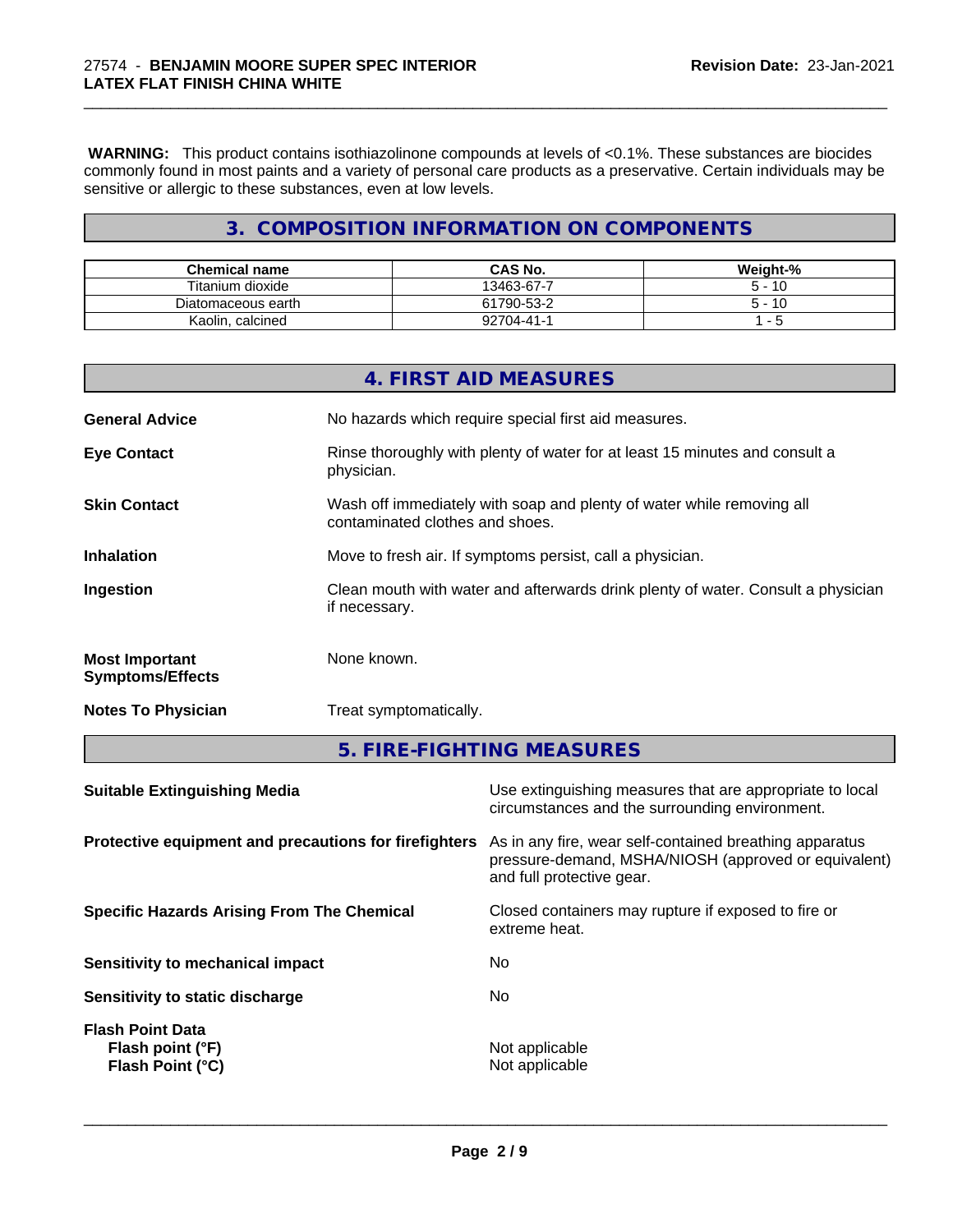#### 27574 - **BENJAMIN MOORE SUPER SPEC INTERIOR LATEX FLAT FINISH CHINA WHITE**

| <b>Method</b>                                                 |                        | Not applicable                   |                                |
|---------------------------------------------------------------|------------------------|----------------------------------|--------------------------------|
|                                                               |                        |                                  |                                |
| <b>Flammability Limits In Air</b>                             |                        |                                  |                                |
| Lower flammability limit:<br><b>Upper flammability limit:</b> |                        | Not applicable<br>Not applicable |                                |
| <b>NFPA</b><br>Health: 1                                      | <b>Flammability: 0</b> | <b>Instability: 0</b>            | <b>Special: Not Applicable</b> |
| <b>NFPA Legend</b><br>$\bigcap$ Niat Hamandaun                |                        |                                  |                                |

- 0 Not Hazardous
- 1 Slightly
- 2 Moderate
- 3 High
- 4 Severe

*The ratings assigned are only suggested ratings, the contractor/employer has ultimate responsibilities for NFPA ratings where this system is used.*

*Additional information regarding the NFPA rating system is available from the National Fire Protection Agency (NFPA) at www.nfpa.org.*

# **6. ACCIDENTAL RELEASE MEASURES**

| <b>Personal Precautions</b>      | Avoid contact with skin, eyes and clothing. Ensure adequate ventilation.                                                                                                         |
|----------------------------------|----------------------------------------------------------------------------------------------------------------------------------------------------------------------------------|
| <b>Other Information</b>         | Prevent further leakage or spillage if safe to do so.                                                                                                                            |
| <b>Environmental precautions</b> | See Section 12 for additional Ecological Information.                                                                                                                            |
| <b>Methods for Cleaning Up</b>   | Soak up with inert absorbent material. Sweep up and shovel into suitable<br>containers for disposal.                                                                             |
|                                  | 7. HANDLING AND STORAGE                                                                                                                                                          |
| <b>Handling</b>                  | Avoid contact with skin, eyes and clothing. Avoid breathing vapors, spray mists or<br>sanding dust. In case of insufficient ventilation, wear suitable respiratory<br>equipment. |
| <b>Storage</b>                   | Keep container tightly closed. Keep out of the reach of children.                                                                                                                |
| <b>Incompatible Materials</b>    | No information available                                                                                                                                                         |
|                                  |                                                                                                                                                                                  |

**8. EXPOSURE CONTROLS/PERSONAL PROTECTION**

#### **Exposure Limits**

| <b>Chemical name</b> | <b>ACGIH TLV</b>         | <b>OSHA PEL</b>              |
|----------------------|--------------------------|------------------------------|
| Titanium dioxide     | TWA: $10 \text{ mg/m}^3$ | <b>TWA</b><br>15 mg/m $^3$ - |
| Diatomaceous earth   | N/E                      |                              |
|                      |                          | TWA<br>$20$ mppcf -          |

#### **Legend**

ACGIH - American Conference of Governmental Industrial Hygienists Exposure Limits OSHA - Occupational Safety & Health Administration Exposure Limits N/E - Not Established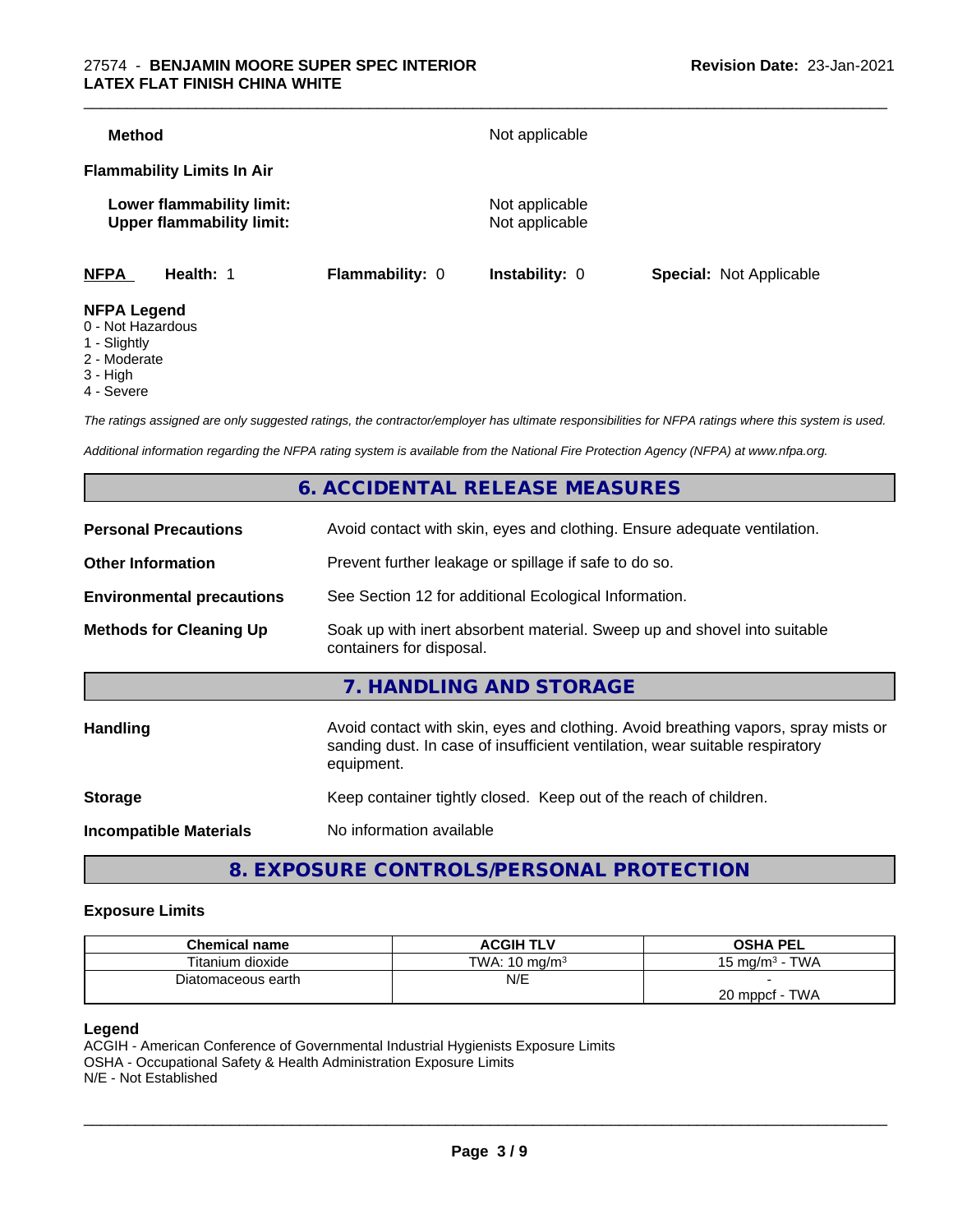| <b>Engineering Measures</b>          | Ensure adequate ventilation, especially in confined areas.                                                                          |
|--------------------------------------|-------------------------------------------------------------------------------------------------------------------------------------|
| <b>Personal Protective Equipment</b> |                                                                                                                                     |
| <b>Eye/Face Protection</b>           | Safety glasses with side-shields.                                                                                                   |
| <b>Skin Protection</b>               | Protective gloves and impervious clothing.                                                                                          |
| <b>Respiratory Protection</b>        | In case of insufficient ventilation wear suitable respiratory equipment.                                                            |
| <b>Hygiene Measures</b>              | Avoid contact with skin, eyes and clothing. Remove and wash contaminated<br>clothing before re-use. Wash thoroughly after handling. |

**9. PHYSICAL AND CHEMICAL PROPERTIES**

\_\_\_\_\_\_\_\_\_\_\_\_\_\_\_\_\_\_\_\_\_\_\_\_\_\_\_\_\_\_\_\_\_\_\_\_\_\_\_\_\_\_\_\_\_\_\_\_\_\_\_\_\_\_\_\_\_\_\_\_\_\_\_\_\_\_\_\_\_\_\_\_\_\_\_\_\_\_\_\_\_\_\_\_\_\_\_\_\_\_\_\_\_

| Appearance                           | liquid                   |
|--------------------------------------|--------------------------|
| Odor                                 | little or no odor        |
| <b>Odor Threshold</b>                | No information available |
| Density (Ibs/gal)                    | $10.9 - 11.0$            |
| <b>Specific Gravity</b>              | $1.31 - 1.33$            |
| рH                                   | No information available |
| <b>Viscosity (cps)</b>               | No information available |
| Solubility(ies)                      | No information available |
| <b>Water solubility</b>              | No information available |
| <b>Evaporation Rate</b>              | No information available |
| Vapor pressure                       | No information available |
| Vapor density                        | No information available |
| Wt. % Solids                         | $40 - 50$                |
| Vol. % Solids                        | $25 - 35$                |
| Wt. % Volatiles                      | $50 - 60$                |
| <b>Vol. % Volatiles</b>              | $65 - 75$                |
| <b>VOC Regulatory Limit (g/L)</b>    | < 50                     |
| <b>Boiling Point (°F)</b>            | 212                      |
| <b>Boiling Point (°C)</b>            | 100                      |
| Freezing point (°F)                  | 32                       |
| <b>Freezing Point (°C)</b>           | 0                        |
| Flash point (°F)                     | Not applicable           |
| Flash Point (°C)                     | Not applicable           |
| <b>Method</b>                        | Not applicable           |
| <b>Flammability (solid, gas)</b>     | Not applicable           |
| <b>Upper flammability limit:</b>     | Not applicable           |
| Lower flammability limit:            | Not applicable           |
| <b>Autoignition Temperature (°F)</b> | No information available |
| <b>Autoignition Temperature (°C)</b> | No information available |
| Decomposition Temperature (°F)       | No information available |
| Decomposition Temperature (°C)       | No information available |
| <b>Partition coefficient</b>         | No information available |

# **10. STABILITY AND REACTIVITY**

**Reactivity Not Applicable** Not Applicable

**Chemical Stability Chemical Stability** Stable under normal conditions.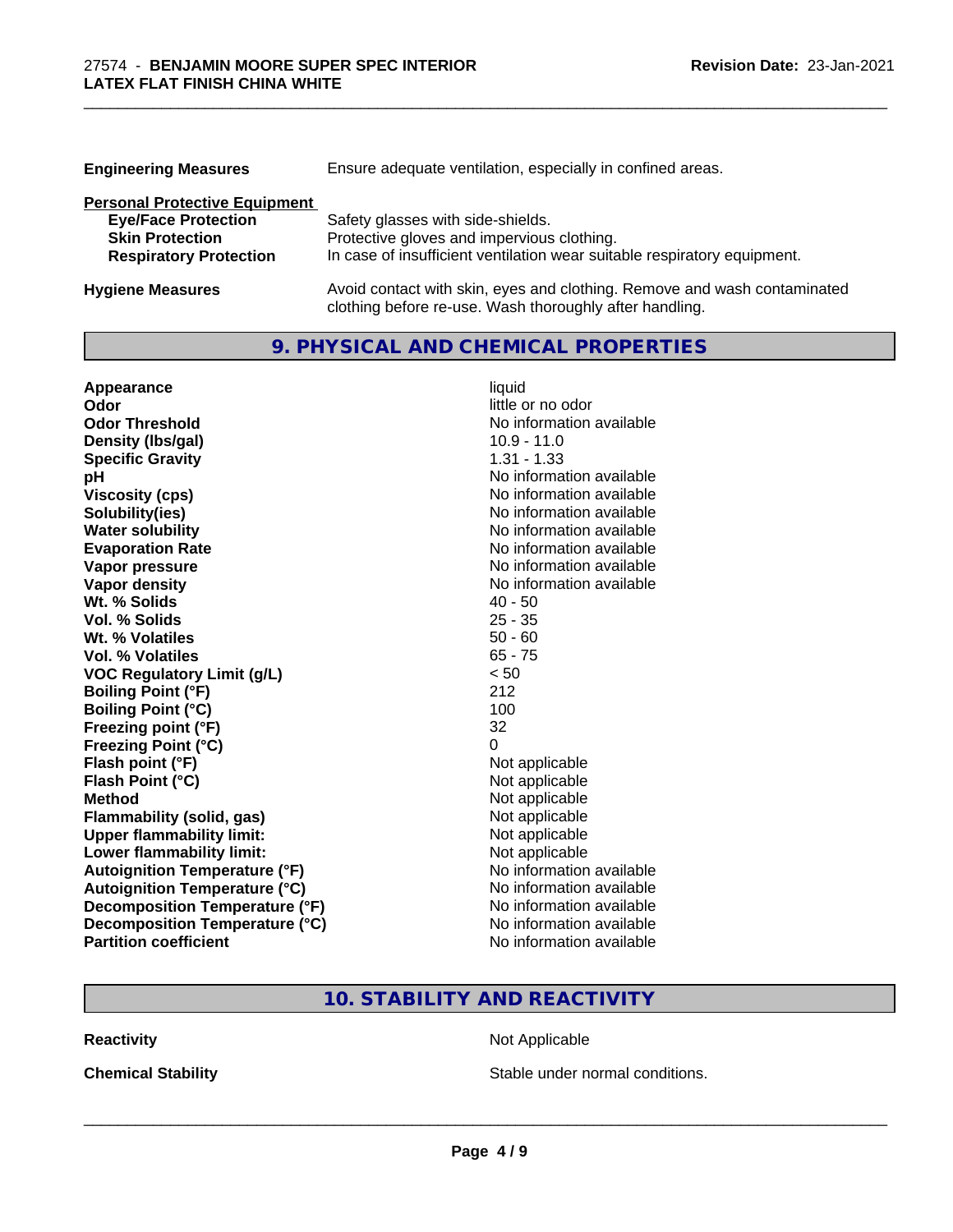| <b>Conditions to avoid</b>                                                                                                                                                                                                                                                                                                                                                                                                                                                                                                                                                                |                                                                                                                                                                                                                                                                                                                                                                                                                                         | Prevent from freezing.                                                                                                                                               |                 |
|-------------------------------------------------------------------------------------------------------------------------------------------------------------------------------------------------------------------------------------------------------------------------------------------------------------------------------------------------------------------------------------------------------------------------------------------------------------------------------------------------------------------------------------------------------------------------------------------|-----------------------------------------------------------------------------------------------------------------------------------------------------------------------------------------------------------------------------------------------------------------------------------------------------------------------------------------------------------------------------------------------------------------------------------------|----------------------------------------------------------------------------------------------------------------------------------------------------------------------|-----------------|
| No materials to be especially mentioned.<br><b>Incompatible Materials</b><br><b>Hazardous Decomposition Products</b><br>None under normal use.                                                                                                                                                                                                                                                                                                                                                                                                                                            |                                                                                                                                                                                                                                                                                                                                                                                                                                         |                                                                                                                                                                      |                 |
|                                                                                                                                                                                                                                                                                                                                                                                                                                                                                                                                                                                           |                                                                                                                                                                                                                                                                                                                                                                                                                                         |                                                                                                                                                                      |                 |
| Possibility of hazardous reactions                                                                                                                                                                                                                                                                                                                                                                                                                                                                                                                                                        |                                                                                                                                                                                                                                                                                                                                                                                                                                         | None under normal conditions of use.                                                                                                                                 |                 |
|                                                                                                                                                                                                                                                                                                                                                                                                                                                                                                                                                                                           |                                                                                                                                                                                                                                                                                                                                                                                                                                         | 11. TOXICOLOGICAL INFORMATION                                                                                                                                        |                 |
| <b>Product Information</b>                                                                                                                                                                                                                                                                                                                                                                                                                                                                                                                                                                |                                                                                                                                                                                                                                                                                                                                                                                                                                         |                                                                                                                                                                      |                 |
| Information on likely routes of exposure                                                                                                                                                                                                                                                                                                                                                                                                                                                                                                                                                  |                                                                                                                                                                                                                                                                                                                                                                                                                                         |                                                                                                                                                                      |                 |
| <b>Principal Routes of Exposure</b>                                                                                                                                                                                                                                                                                                                                                                                                                                                                                                                                                       | Eye contact, skin contact and inhalation.                                                                                                                                                                                                                                                                                                                                                                                               |                                                                                                                                                                      |                 |
| <b>Acute Toxicity</b>                                                                                                                                                                                                                                                                                                                                                                                                                                                                                                                                                                     |                                                                                                                                                                                                                                                                                                                                                                                                                                         |                                                                                                                                                                      |                 |
| <b>Product Information</b>                                                                                                                                                                                                                                                                                                                                                                                                                                                                                                                                                                | No information available                                                                                                                                                                                                                                                                                                                                                                                                                |                                                                                                                                                                      |                 |
| Symptoms related to the physical, chemical and toxicological characteristics                                                                                                                                                                                                                                                                                                                                                                                                                                                                                                              |                                                                                                                                                                                                                                                                                                                                                                                                                                         |                                                                                                                                                                      |                 |
| <b>Symptoms</b>                                                                                                                                                                                                                                                                                                                                                                                                                                                                                                                                                                           |                                                                                                                                                                                                                                                                                                                                                                                                                                         | No information available                                                                                                                                             |                 |
|                                                                                                                                                                                                                                                                                                                                                                                                                                                                                                                                                                                           |                                                                                                                                                                                                                                                                                                                                                                                                                                         | Delayed and immediate effects as well as chronic effects from short and long-term exposure                                                                           |                 |
| Eye contact<br><b>Skin contact</b><br><b>Inhalation</b><br>Ingestion<br><b>Sensitization</b><br><b>Neurological Effects</b><br><b>Mutagenic Effects</b><br><b>Reproductive Effects</b><br><b>Developmental Effects</b><br><b>Target organ effects</b><br><b>STOT - single exposure</b><br><b>STOT - repeated exposure</b><br>Other adverse effects<br><b>Aspiration Hazard</b><br><b>Numerical measures of toxicity</b><br>The following values are calculated based on chapter 3.1 of the GHS document<br><b>ATEmix (oral)</b><br><b>ATEmix (dermal)</b><br><b>Component Information</b> | May cause slight irritation.<br>skin and cause irritation.<br>May cause irritation of respiratory tract.<br>No information available<br>No information available.<br>No information available.<br>No information available.<br>No information available.<br>No information available.<br>No information available.<br>No information available.<br>No information available.<br>No information available<br>31080 mg/kg<br>162959 mg/kg | Substance may cause slight skin irritation. Prolonged or repeated contact may dry<br>Ingestion may cause gastrointestinal irritation, nausea, vomiting and diarrhea. |                 |
| Chemical name                                                                                                                                                                                                                                                                                                                                                                                                                                                                                                                                                                             | Oral LD50                                                                                                                                                                                                                                                                                                                                                                                                                               | Dermal LD50                                                                                                                                                          | Inhalation LC50 |
| Titanium dioxide<br>13463-67-7                                                                                                                                                                                                                                                                                                                                                                                                                                                                                                                                                            | > 10000 mg/kg (Rat)                                                                                                                                                                                                                                                                                                                                                                                                                     |                                                                                                                                                                      |                 |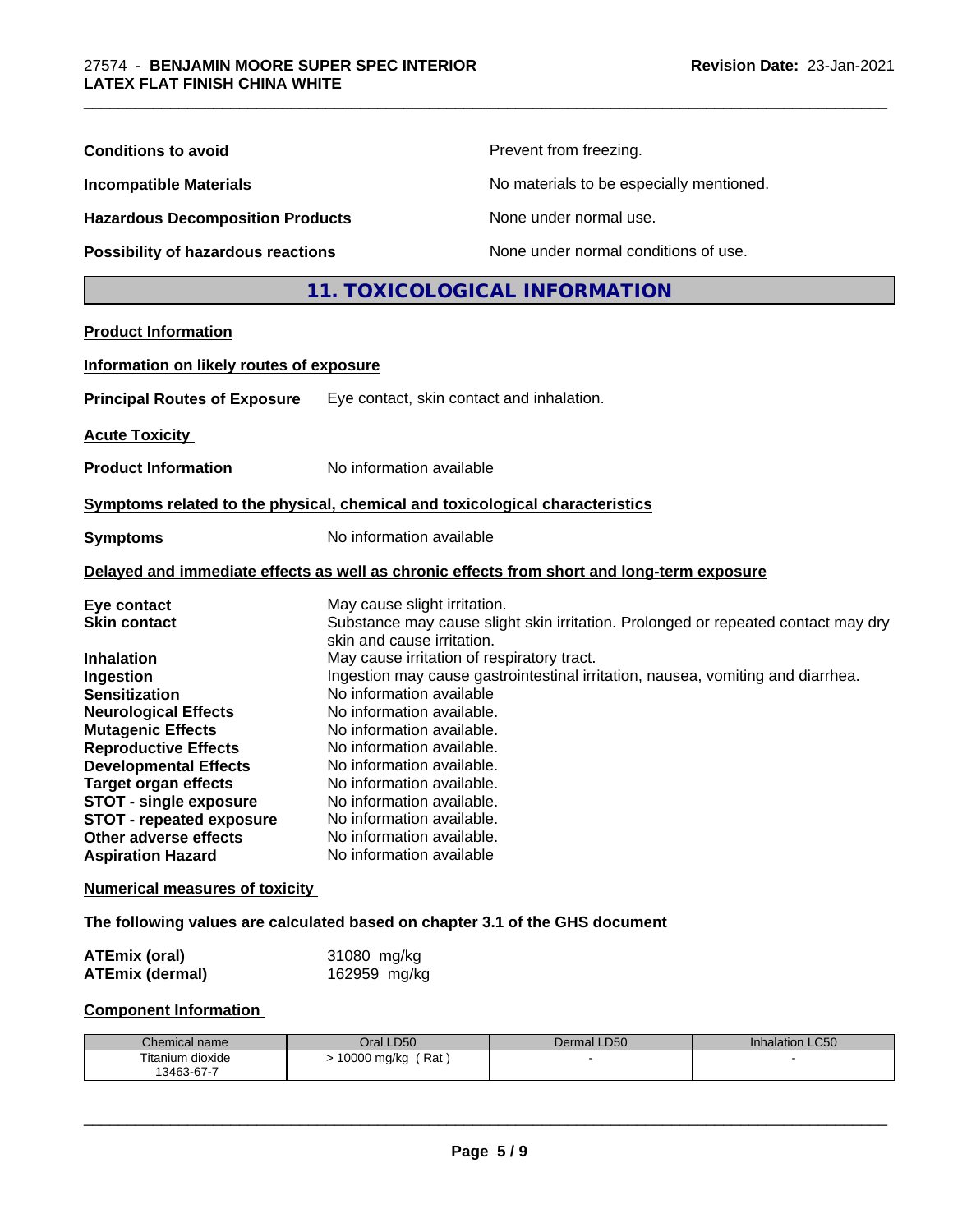#### 27574 - **BENJAMIN MOORE SUPER SPEC INTERIOR LATEX FLAT FINISH CHINA WHITE**

| Kaolin<br>30 H<br>.<br>___<br>~~<br>$\mathbf{1}$ | 0000<br>Kat<br>zuu<br>אי ו<br>___<br>$\mathbf{r}$ |  |
|--------------------------------------------------|---------------------------------------------------|--|

\_\_\_\_\_\_\_\_\_\_\_\_\_\_\_\_\_\_\_\_\_\_\_\_\_\_\_\_\_\_\_\_\_\_\_\_\_\_\_\_\_\_\_\_\_\_\_\_\_\_\_\_\_\_\_\_\_\_\_\_\_\_\_\_\_\_\_\_\_\_\_\_\_\_\_\_\_\_\_\_\_\_\_\_\_\_\_\_\_\_\_\_\_

#### **Chronic Toxicity**

#### **Carcinogenicity**

*The information below indicateswhether each agency has listed any ingredient as a carcinogen:.*

| Chemical<br>name               | <b>IARC</b>                               | NTP | $\sim$ $\sim$<br>אחטט |
|--------------------------------|-------------------------------------------|-----|-----------------------|
|                                | .<br>クロ<br>Human<br>Possible<br><u>__</u> |     | Listed                |
| .<br>dioxide<br><b>itanium</b> | Carcinoɑen                                |     |                       |

• Although IARC has classified titanium dioxide as possibly carcinogenic to humans (2B), their summary concludes: "No significant exposure to titanium dioxide is thought to occur during the use of products in which titanium dioxide is bound to other materials, such as paint."

#### **Legend**

IARC - International Agency for Research on Cancer NTP - National Toxicity Program OSHA - Occupational Safety & Health Administration

**12. ECOLOGICAL INFORMATION**

### **Ecotoxicity Effects**

The environmental impact of this product has not been fully investigated.

#### **Product Information**

#### **Acute Toxicity to Fish**

No information available

#### **Acute Toxicity to Aquatic Invertebrates**

No information available

#### **Acute Toxicity to Aquatic Plants**

No information available

#### **Persistence / Degradability**

No information available.

#### **Bioaccumulation**

No information available.

#### **Mobility in Environmental Media**

No information available.

#### **Ozone**

No information available

#### **Component Information**

#### **Acute Toxicity to Fish**

Titanium dioxide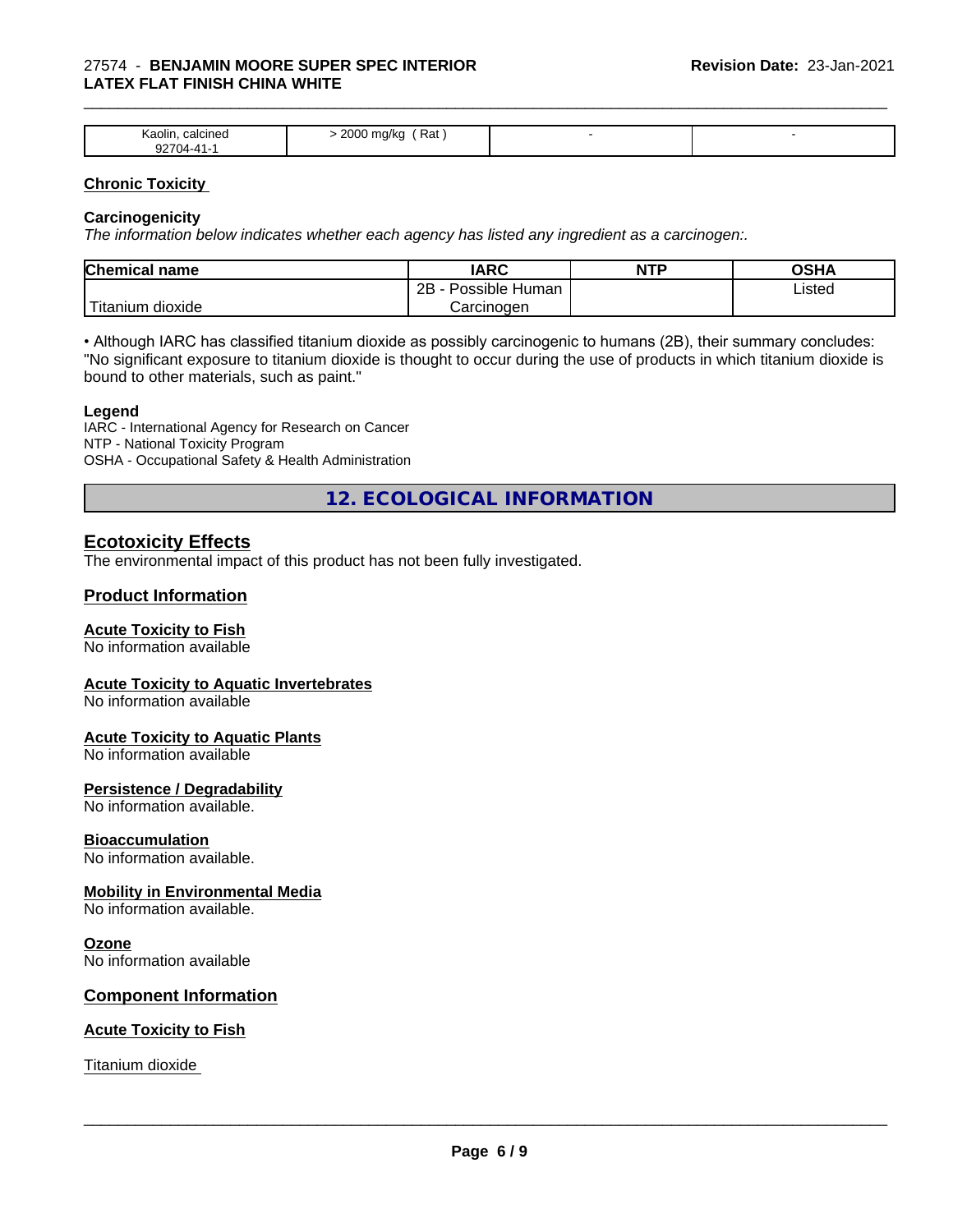$LC50:$  > 1000 mg/L (Fathead Minnow - 96 hr.)

#### **Acute Toxicity to Aquatic Invertebrates**

No information available

#### **Acute Toxicity to Aquatic Plants**

No information available

|                              | 13. DISPOSAL CONSIDERATIONS                                                                                                                                                                                               |
|------------------------------|---------------------------------------------------------------------------------------------------------------------------------------------------------------------------------------------------------------------------|
| <b>Waste Disposal Method</b> | Dispose of in accordance with federal, state, and local regulations. Local<br>requirements may vary, consult your sanitation department or state-designated<br>environmental protection agency for more disposal options. |
|                              | 14. TRANSPORT INFORMATION                                                                                                                                                                                                 |
| <b>DOT</b>                   | Not regulated                                                                                                                                                                                                             |
| <b>ICAO/IATA</b>             | Not regulated                                                                                                                                                                                                             |
| <b>IMDG / IMO</b>            | Not regulated                                                                                                                                                                                                             |
|                              | <b>15. REGULATORY INFORMATION</b>                                                                                                                                                                                         |

\_\_\_\_\_\_\_\_\_\_\_\_\_\_\_\_\_\_\_\_\_\_\_\_\_\_\_\_\_\_\_\_\_\_\_\_\_\_\_\_\_\_\_\_\_\_\_\_\_\_\_\_\_\_\_\_\_\_\_\_\_\_\_\_\_\_\_\_\_\_\_\_\_\_\_\_\_\_\_\_\_\_\_\_\_\_\_\_\_\_\_\_\_

## **International Inventories**

| <b>TSCA: United States</b> | Yes - All components are listed or exempt. |
|----------------------------|--------------------------------------------|
| <b>DSL: Canada</b>         | Yes - All components are listed or exempt. |

#### **Federal Regulations**

#### **SARA 311/312 hazardous categorization**

| Acute health hazard               | No |
|-----------------------------------|----|
| Chronic Health Hazard             | No |
| Fire hazard                       | No |
| Sudden release of pressure hazard | Nο |
| Reactive Hazard                   | N٥ |

### **SARA 313**

Section 313 of Title III of the Superfund Amendments and Reauthorization Act of 1986 (SARA). This product contains a chemical or chemicals which are subject to the reporting requirements of the Act and Title 40 of the Code of Federal Regulations, Part 372:

*None*

#### **Clean Air Act,Section 112 Hazardous Air Pollutants (HAPs) (see 40 CFR 61)**

This product contains the following HAPs: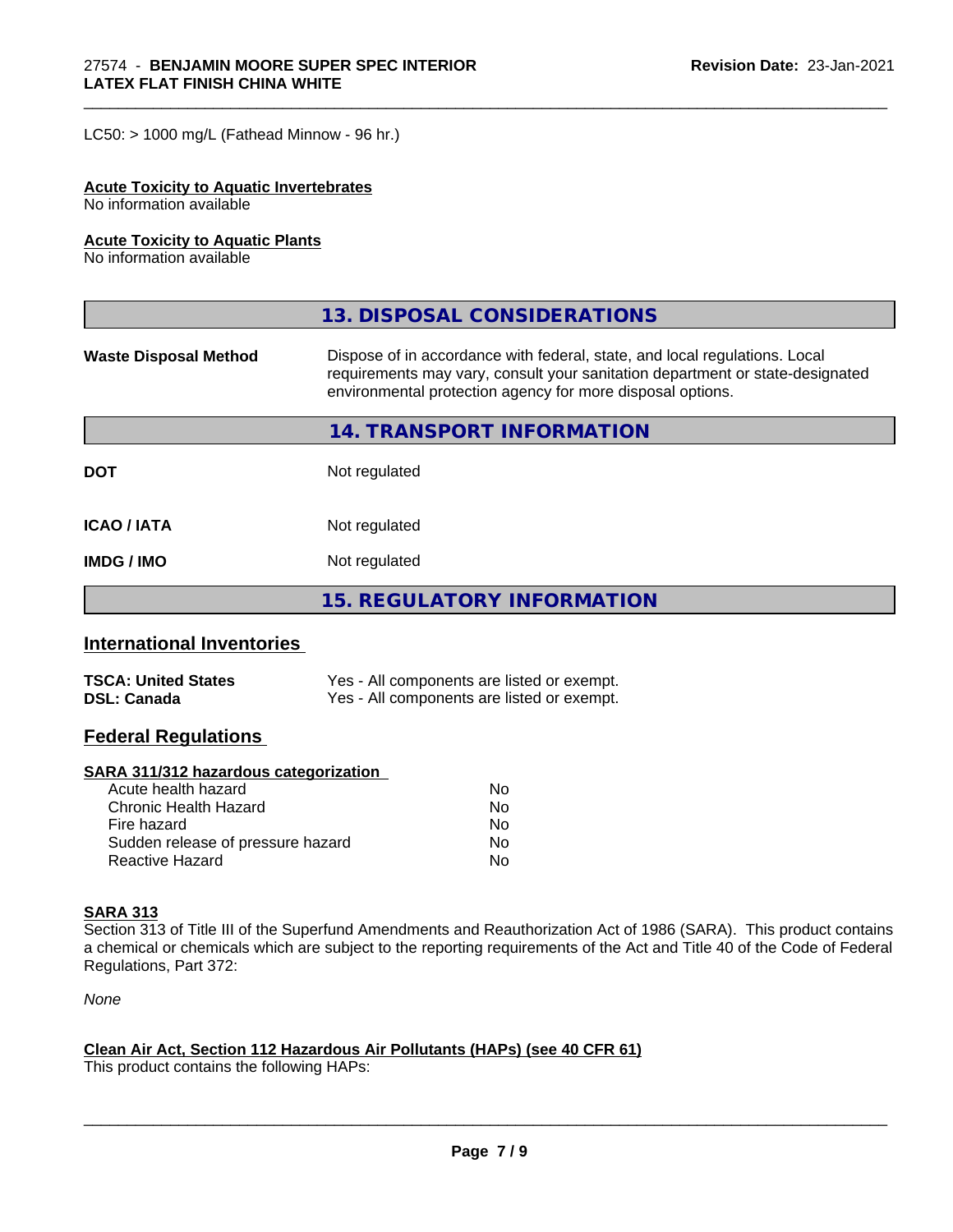*None*

# **US State Regulations**

#### **California Proposition 65**

**AVIMARNING:** Cancer and Reproductive Harm– www.P65warnings.ca.gov

#### **State Right-to-Know**

| --<br>Chemical<br>name                              | $1000 + 10$<br>IVIA<br><i>J</i> aunuscus | . Jersev<br><b>New</b> | nnsylvania |
|-----------------------------------------------------|------------------------------------------|------------------------|------------|
| $- \cdot$ .<br>$\cdots$<br>dioxide<br>.um<br>ltanii |                                          |                        |            |
| Diatomaceous earth                                  |                                          |                        |            |

\_\_\_\_\_\_\_\_\_\_\_\_\_\_\_\_\_\_\_\_\_\_\_\_\_\_\_\_\_\_\_\_\_\_\_\_\_\_\_\_\_\_\_\_\_\_\_\_\_\_\_\_\_\_\_\_\_\_\_\_\_\_\_\_\_\_\_\_\_\_\_\_\_\_\_\_\_\_\_\_\_\_\_\_\_\_\_\_\_\_\_\_\_

#### **Legend**

X - Listed

| <b>16. OTHER INFORMATION</b> |           |                                                                            |                      |          |  |  |
|------------------------------|-----------|----------------------------------------------------------------------------|----------------------|----------|--|--|
| HMIS -                       | Health: 1 | <b>Flammability: 0</b>                                                     | <b>Reactivity: 0</b> | $PPE: -$ |  |  |
| <b>HMIS Legend</b>           |           |                                                                            |                      |          |  |  |
| 0 - Minimal Hazard           |           |                                                                            |                      |          |  |  |
| 1 - Slight Hazard            |           |                                                                            |                      |          |  |  |
| 2 - Moderate Hazard          |           |                                                                            |                      |          |  |  |
| 3 - Serious Hazard           |           |                                                                            |                      |          |  |  |
| 4 - Severe Hazard            |           |                                                                            |                      |          |  |  |
| * - Chronic Hazard           |           |                                                                            |                      |          |  |  |
|                              |           | X - Consult your supervisor or S.O.P. for "Special" handling instructions. |                      |          |  |  |
|                              |           |                                                                            |                      |          |  |  |

*Note: The PPE rating has intentionally been left blank. Choose appropriate PPE that will protect employees from the hazards the material will present under the actual normal conditions of use.*

*Caution: HMISÒ ratings are based on a 0-4 rating scale, with 0 representing minimal hazards or risks, and 4 representing significant hazards or risks. Although HMISÒ ratings are not required on MSDSs under 29 CFR 1910.1200, the preparer, has chosen to provide them. HMISÒ ratings are to be used only in conjunction with a fully implemented HMISÒ program by workers who have received appropriate HMISÒ training. HMISÒ is a registered trade and service mark of the NPCA. HMISÒ materials may be purchased exclusively from J. J. Keller (800) 327-6868.*

 **WARNING!** If you scrape, sand, or remove old paint, you may release lead dust. LEAD IS TOXIC. EXPOSURE TO LEAD DUST CAN CAUSE SERIOUS ILLNESS, SUCH AS BRAIN DAMAGE, ESPECIALLY IN CHILDREN. PREGNANT WOMEN SHOULD ALSO AVOID EXPOSURE.Wear a NIOSH approved respirator to control lead exposure. Clean up carefully with a HEPA vacuum and a wet mop. Before you start, find out how to protect yourself and your family by contacting the National Lead Information Hotline at 1-800-424-LEAD or log on to www.epa.gov/lead.

**Prepared By** Product Stewardship Department Benjamin Moore & Co. 101 Paragon Drive Montvale, NJ 07645 800-225-5554